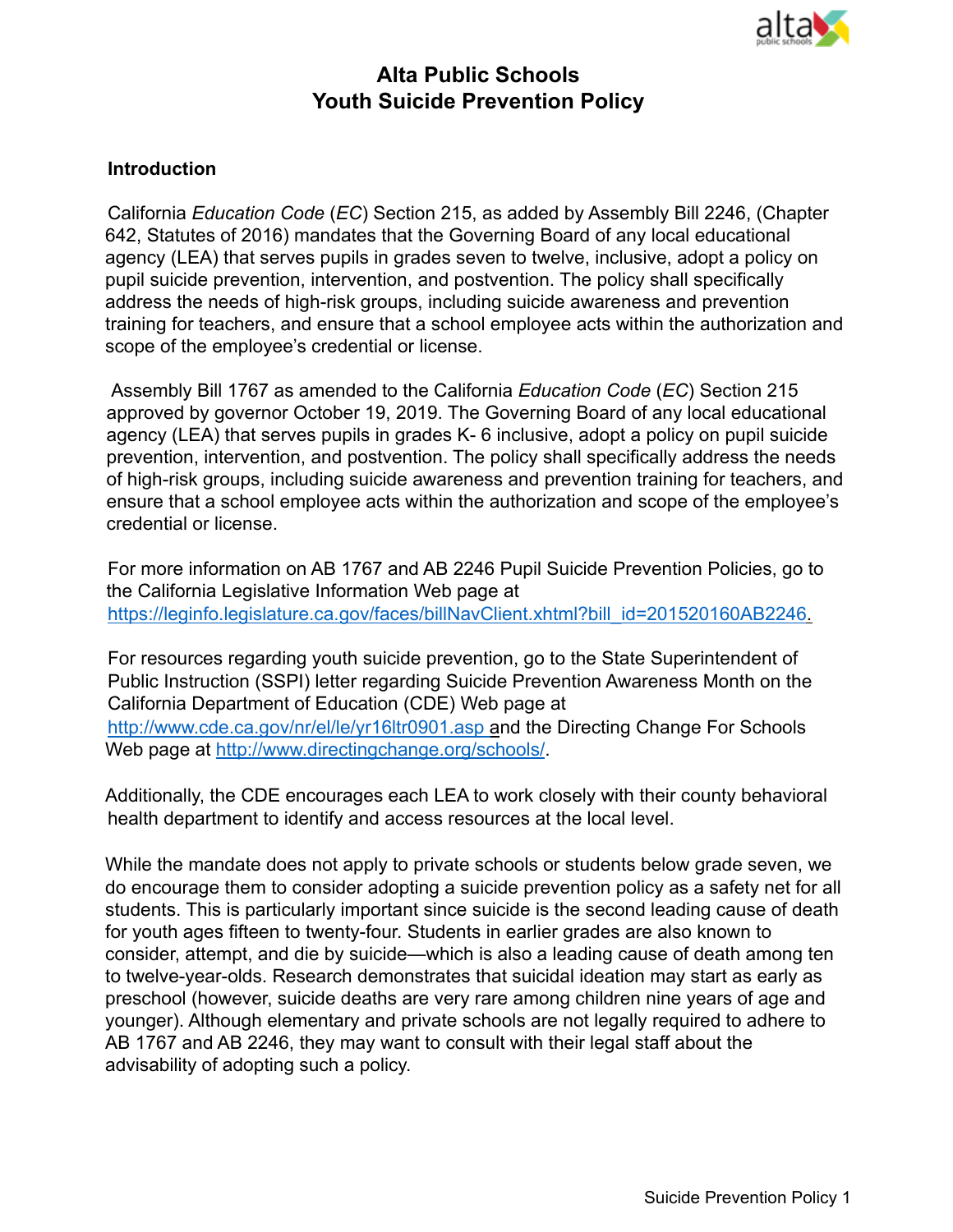

The Governing Board of Alta Public Schools recognizes that suicide is a leading cause of death among youth and that an even greater amount of youth consider (17 percent of high school students) and attempt suicide (over 8 percent of high school students) (Centers for Disease Control and Prevention, 2015).

The possibility of suicide and suicidal ideation requires vigilant attention from our school staff. As a result, we are ethically and legally responsible for providing an appropriate and timely response in preventing suicidal ideation, attempts, and deaths. We also must work to create a safe and nurturing campus that minimizes suicidal ideation in students.

Recognizing that it is the duty of the organization and schools to protect the health, safety, and welfare of its students, this policy aims to safeguard students and staff against suicide attempts, deaths and other trauma associated with suicide, including ensuring adequate supports for students, staff, and families affected by suicide attempts and loss. As it is known that the emotional wellness of students greatly impacts school attendance and educational success, this policy shall be paired with other policies that support the emotional and behavioral wellness of students.

This policy is based on research and best practices in suicide prevention, and has been adopted with the understanding that suicide prevention activities decrease suicide risk, increase help-seeking behavior, identify those at risk of suicide, and decrease suicidal behaviors. Empirical evidence refutes a common belief that talking about suicide can increase risk or "place the idea in someone's mind."

In an attempt to reduce suicidal behavior and its impact on students and families, the Principal, or Designee shall develop strategies for suicide prevention, intervention, and postvention, and the identification of the mental health challenges frequently associated with suicidal thinking and behavior. These strategies shall include professional development for all school personnel in all job categories who regularly interact with students or are in a position to recognize the risk factors and warning signs of suicide, including substitute teachers, volunteers, expanded learning staff (afterschool) and other individuals in regular contact with students such as crossing guards, tutors, and coaches.

The Superintendent, Mrs. Villalobos, or Designee shall develop and implement preventive strategies and intervention procedures that include the following:

#### **Overall Strategic Plan for Suicide Prevention**

The Superintendent, or Designee shall involve school-employed mental health professionals (e.g., school counselors, psychologists, social workers, nurses), administrators, other school staff members, parents/guardians/caregivers, students, local health agencies and professionals, law enforcement, and community organizations in planning, implementing, and evaluating the organization's strategies for suicide prevention and intervention. Organizations must work in conjunction with local government agencies, community-based organizations, and other community supports to identify additional resources. List Representatives by Name, Sector, and Title are being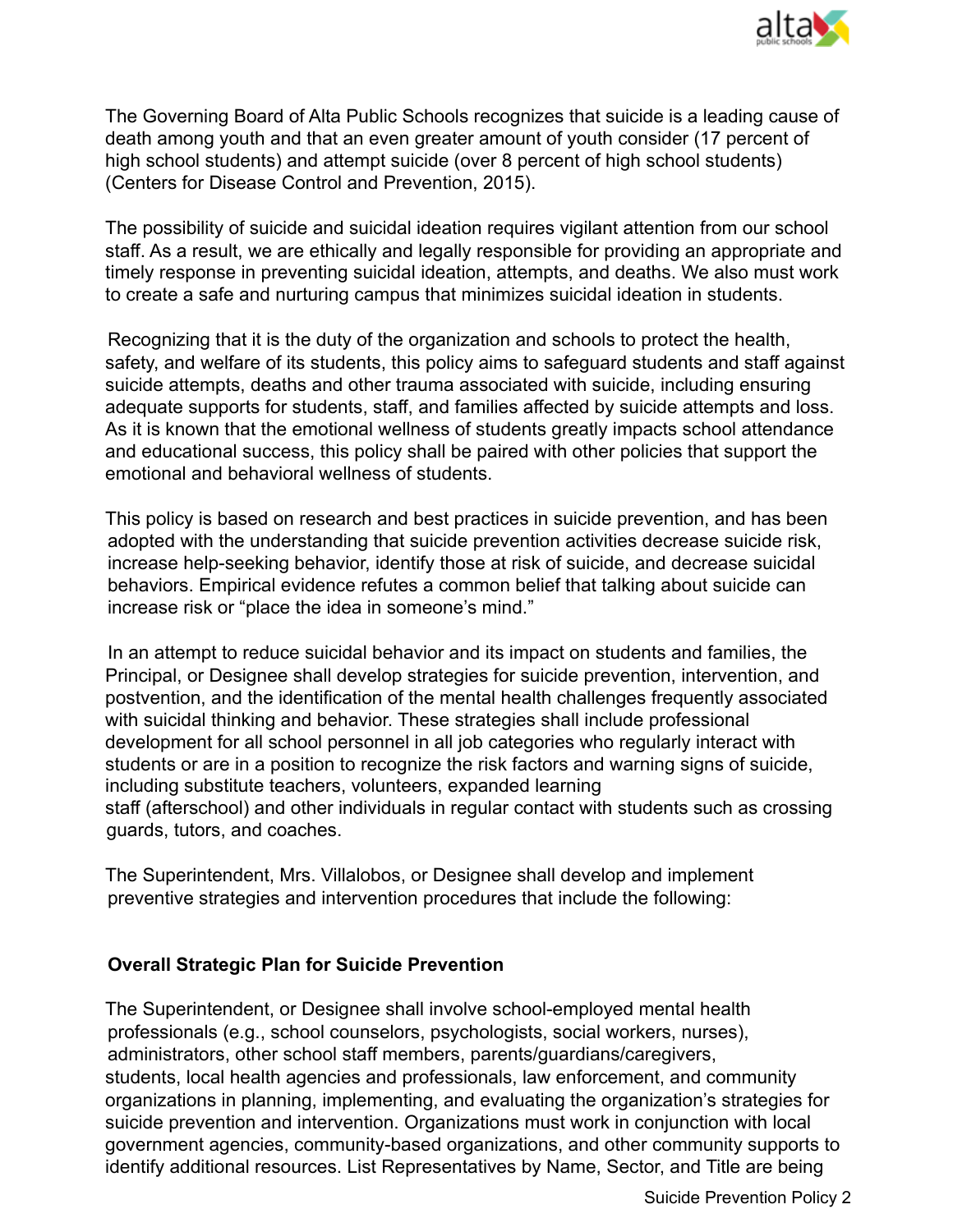

developed and will be made available of those organizations that are outside of our schools.

To ensure the policies regarding suicide prevention are properly adopted, implemented, and updated, the organizaton shall appoint an individual (or team) to serve as the suicide prevention point of contact for Alta Public Schools. In addition, each school shall identify at least one staff member to serve as the liaison to the organization's suicide prevention point of contact, and coordinate and implement suicide prevention activities on their specific campus. This policy shall be reviewed and revised as indicated, at least annually in conjunction with the previously mentioned community stakeholders.

#### Resources:

● The K–12 Toolkit for Mental Health Promotion and Suicide Prevention has been created to help schools comply with and implement AB 1767 and AB 2246, the Pupil Suicide Prevention Policies. The Toolkit includes resources for schools as they promote youth mental wellness, intervene in a mental health crisis, and support members of a school community after the loss of someone to suicide.

Additional information about this Toolkit for schools can be accessed on the Heard Alliance Web site at http://www.heardalliance.org/.

### **Prevention**

#### A. **Messaging about Suicide Prevention**

Messaging about suicide has an effect on suicidal thinking and behaviors. Consequently, Alta Public Schools along with its partners has critically reviewed and will continue to review all materials and resources used in awareness efforts to ensure they align with best practices for safe messaging about suicide.

#### Resources:

- For information on public messaging on suicide prevention, see the National Action Alliance for Suicide Prevention Web site at http://suicidepreventionmessaging.actionallianceforsuicideprevention.org/
- For information on engaging the media regarding suicide prevention, see the Your Voice Counts Web page at http://resource-center.yourvoicecounts.org/content/making-headlines-guide-engag i ng-media-suicide-prevention-california-0
- For information on how to use social media for suicide prevention, see the Your Voice Counts Web page at http://resource-center.yourvoicecounts.org/content/how-use-social-media

## B. **Suicide Prevention Training and Education**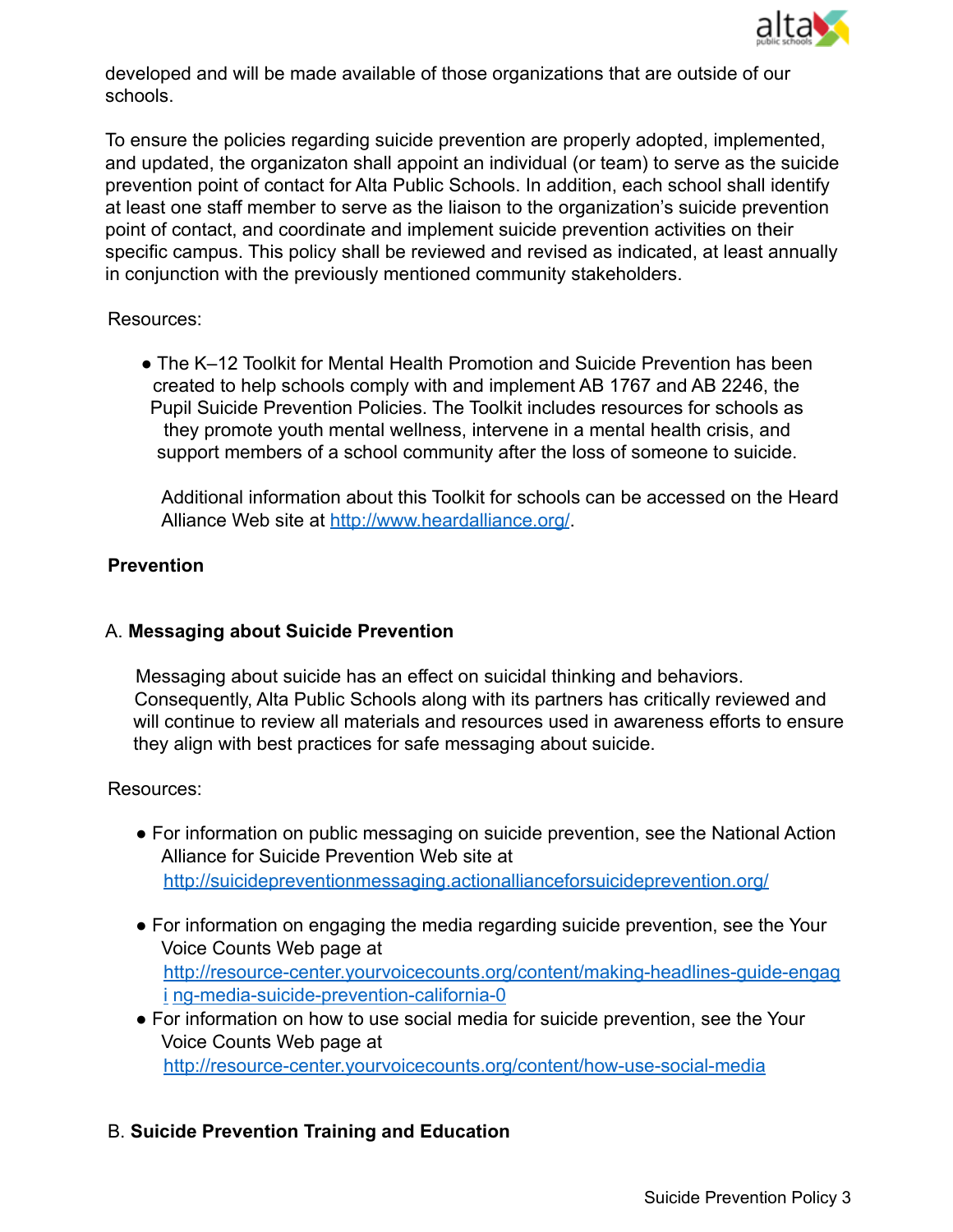

The Alta Public Schools along with its partners has carefully reviewed available staff training to ensure it promotes the mental health model of suicide prevention and does not encourage the use of the stress model to explain suicide.

Training shall be provided for all school staff members and other adults on campus (including substitutes and intermittent staff, volunteers, interns, tutors, coaches, and expanded learning [afterschool] staff).

### Training:

- At least annually, all staff shall receive training on the risk factors and warning signs of suicide, suicide prevention, intervention, referral, and postvention.
- All suicide prevention trainings shall be offered under the direction of school-employed mental health professionals (e.g., school counselors, psychologists, or social workers) who have received advanced training specific to suicide and may benefit from collaboration with one or more county and/or community mental health agencies. Staff training can be adjusted year-to-year based on previous professional development activities and emerging best practices.
- At a minimum, all staff shall participate in training on the core components of suicide prevention (identification of suicide risk factors and warning signs, prevention, intervention, referral, and postvention) at the beginning of their employment. Previously employed staff members shall attend a minimum of one-hour general suicide prevention training by APS. Core components of the general suicide prevention training shall include:
	- o Suicide risk factors, warning signs, and protective factors;
	- o How to talk with a student about thoughts of suicide;
	- o How to respond appropriately to the youth who has suicidal thoughts. Such responses shall include constant supervision of any student judged to be at risk for suicide and an immediate referral for a suicide risk assessment;
	- o Emphasis on immediately referring (same day) any student who is identified to be at risk of suicide for assessment while staying under constant monitoring by staff member;
	- o Emphasis on reducing stigma associated with mental illness and that early prevention and intervention can drastically reduce the risk of suicide;
	- o Reviewing the data annually to look for any patterns or trends of the prevalence or occurrence of suicide ideation, attempts, or death. Data from the California School Climate, Health, and Learning Survey (Cal-SCHLS) should also be analyzed to identify school climate deficits and drive program development. See the Cal-SCHLS Web site at http://cal-schls.wested.org/.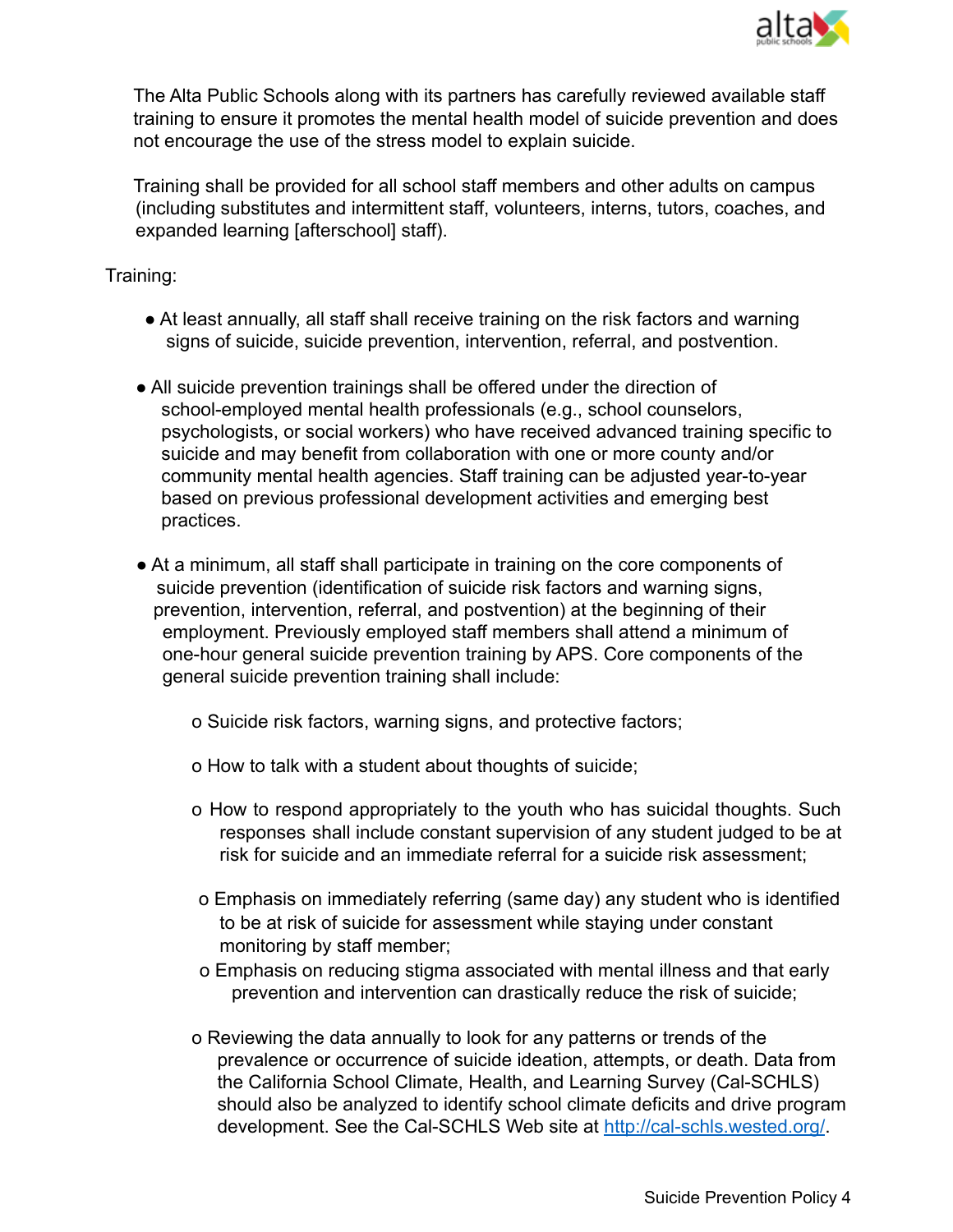

- In addition to initial orientations to the core components of suicide prevention, ongoing annual staff professional development for all staff should include the following components:
	- o The impact of traumatic stress on emotional and mental health;
	- o Common misconceptions about suicide;
	- o School and community suicide prevention resources;
	- o Appropriate messaging about suicide (correct terminology, safe messaging guidelines);
	- o The factors associated with suicide (risk factors, warning signs, protective factors);
	- o How to identify youth who may be at risk of suicide;
		- o Appropriate ways to interact with a youth who is demonstrating emotional distress or is suicidal. Specifically, how to talk with a student about their thoughts of suicide and (based on organization guidelines) how to respond to such thinking; how to talk with a student about thoughts of suicide and appropriately respond and provide support based on organization guidelines;
	- o Organizaiton-approved procedures for responding to suicide risk (including multi-tiered systems of support and referrals). Such procedures should emphasize that the suicidal student should be constantly supervised until a suicide risk assessment is completed;
	- o Organization-approved procedures for responding to the aftermath of suicidal behavior (suicidal behavior postvention);
	- o Responding after a suicide occurs (suicide postvention);
	- o Resources regarding youth suicide prevention;
	- o Emphasis on stigma reduction and the fact that early prevention and intervention can drastically reduce the risk of suicide;
	- o Emphasis that any student who is identified to be at risk of suicide is to be immediately referred (same day) for assessment while being constantly monitored by a staff member.
- The professional development also shall include additional information regarding groups of students judged by the school, and available research, to be at elevated risk for suicide. These groups include, but are not limited to, the following:
	- o Youth affected by suicide;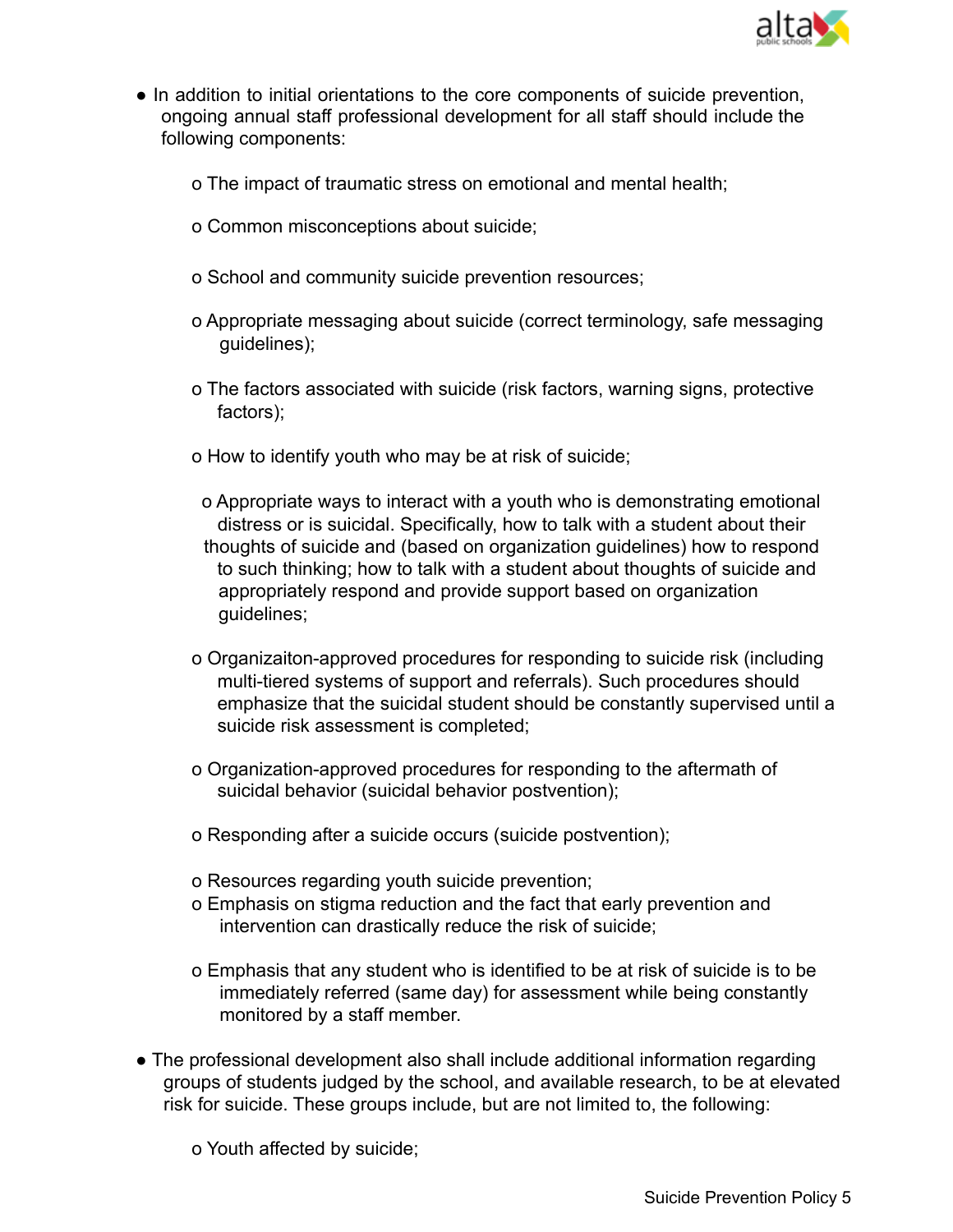

- o Youth with a history of suicide ideation or attempts;
- o Youth with disabilities, mental illness, or substance abuse disorders;
- o Lesbian, gay, bisexual, transgender, or questioning youth;
- o Youth experiencing homelessness or in out-of-home settings, such as foster care;
- o Youth who have suffered traumatic experiences;
- o Latino/a and Low-income Youth Populations Vulnerable to Depression and Suicide.

Resources:

- Youth Mental Health First Aid (YMHFA) teaches a 5-step action plan to offer initial help to young people showing signs of a mental illness or in a crisis, and connect them with the appropriate professional, peer, social, or self-help care. YMHFA is an 8-hour interactive training for youth-serving adults without a mental health background. See the Mental Health First Aid Web page at https://www.mentalhealthfirstaid.org/cs/take-a-course/course-types/youth/
- Free YMHFA Training is available on the CDE Mental Health Web page at http://www.cde.ca.gov/ls/cg/mh/projectcalwell.asp
- Question, Persuade, and Refer (QPR) is a gatekeeper training that can be taught online. Just as people trained in cardiopulmonary resuscitation (CPR) and the Heimlich Maneuver help save thousands of lives each year, people trained in QPR learn how to recognize the warning signs of a suicide crisis and how to question, persuade, and refer someone to help. See the QPR Web site at http://www.qprinstitute.com/

6

• SafeTALK is a half-day alertness training that prepares anyone over the age of fifteen, regardless of prior experience or training, to become a suicide-alert helper. See the LivingWorks Web page at https://www.livingworks.net/programs/safetalk/

- Applied Suicide Intervention Skills Training (ASIST) is a two-day interactive workshop in suicide first aid. ASIST teaches participants to recognize when someone may have thoughts of suicide and work with them to create a plan that will support their immediate safety. See the LivingWorks Web page at https://www.livingworks.net/programs/asist/
- Kognito At-Risk is an evidence-based series of three online interactive professional development modules designed for use by individuals, schools, districts, and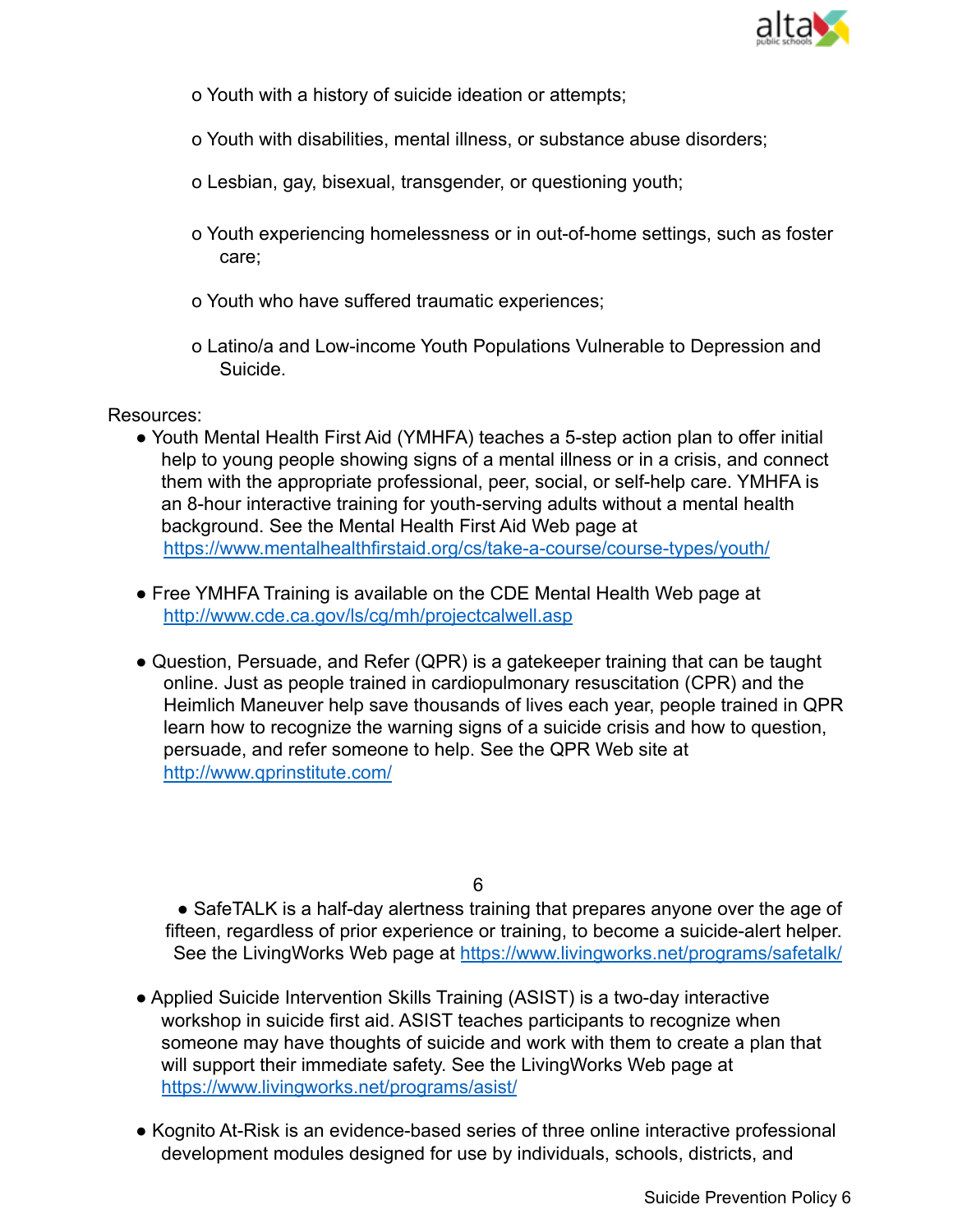

statewide agencies. It includes tools and templates to ensure that the program is easy to disseminate and measures success at the elementary, middle, and high school levels. See the Kognito Web page at https://www.kognito.com/products/pk12/

### C. **Employee Qualifications and Scope of Services**

Employees of Alta Public Schools and their partners must act only within the authorization and scope of their credential or license. While it is expected that school professionals are able to identify suicide risk factors and warning signs, and to prevent the immediate risk of a suicidal behavior, treatment of suicidal ideation is typically beyond the scope of services offered in the school setting. In addition, treatment of the mental health challenges often associated with suicidal thinking typically requires mental health resources beyond what schools are able to provide.

### D. **Specialized Staff Training (Assessment)**

Additional professional development in suicide risk assessment and crisis intervention shall be provided to mental health professionals (school counselors, psychologists, social workers, and nurses) employed by Alta Public Schools.

Resource:

■ Assessing and Managing Suicide Risk (AMSR) is a one-day training workshop for behavioral health professionals based on the latest research and designed to help participants provide safer suicide care. See the Suicide Prevention Resource Center Web page at http://www.sprc.org/training-events/amsr

7

#### E. **Parents, Guardians, and Caregivers Participation and Education**

- To the extent possible, parents/guardians/caregivers should be included in all suicide prevention efforts. At a minimum, schools shall share with parents/guardians/caregivers the Alta Public Schools suicide prevention policy and procedures.
- This suicide prevention policy shall be prominently displayed on the Alta Public Schools Web page and included in the parent handbook.
- Parents/guardians/caregivers should be invited to provide input on the development and implementation of this policy.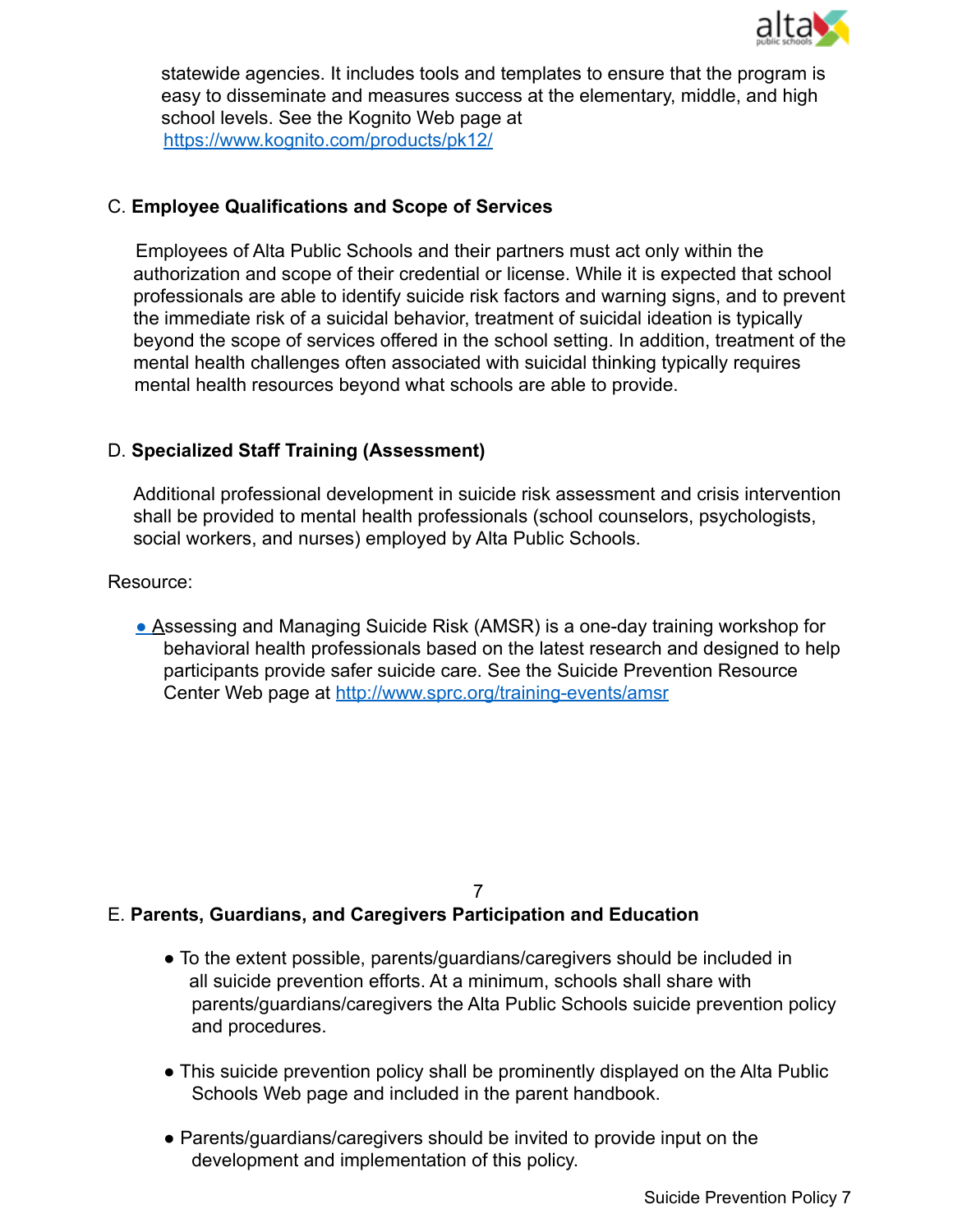

- All parents/guardians/caregivers should have access to suicide prevention training that addresses the following:
	- o Suicide risk factors, warning signs, and protective factors;
	- o How to talk with a student about thoughts of suicide;
	- o How to respond appropriately to the student who has suicidal thoughts. Such responses shall include constant supervision of any student judged to be at risk for suicide and referral for an immediate suicide risk assessment.

#### Resource:

● Parents as Partners: A Suicide Prevention Guide for Parents is a booklet that contains useful information for parents/guardians/caregivers who are concerned that their children may be at risk for suicide. It is available from Suicide Awareness Voices of Education (SAVE). See the SAVE Web page at https://www.save.org/product/parents-as-partners/

#### F. **Student Participation and Education**

Alta Public Schools along with its partners has carefully reviewed available student curricula to ensure it promotes the mental health model of suicide prevention and does not encourage the use of the stress model to explain suicide.

Under the supervision of school-employed mental health professionals, and following consultation with county and community mental health agencies, students shall:

- Receive developmentally appropriate, student-centered education about the warning signs of mental health challenges and emotional distress;
- Receive developmentally appropriate guidance regarding the organization's suicide prevention, intervention, and referral procedures.
- The content of the education shall include:
	- o Coping strategies for dealing with stress and trauma;
	- o How to recognize behaviors (warning signs) and life issues (risk factors) associated with suicide and mental health issues in oneself and others;
	- o Help-seeking strategies for oneself and others, including how to engage school-based and community resources and refer peers for help;
	- o Emphasis on reducing the stigma associated with mental illness and the fact that early prevention and intervention can drastically reduce the risk of suicide.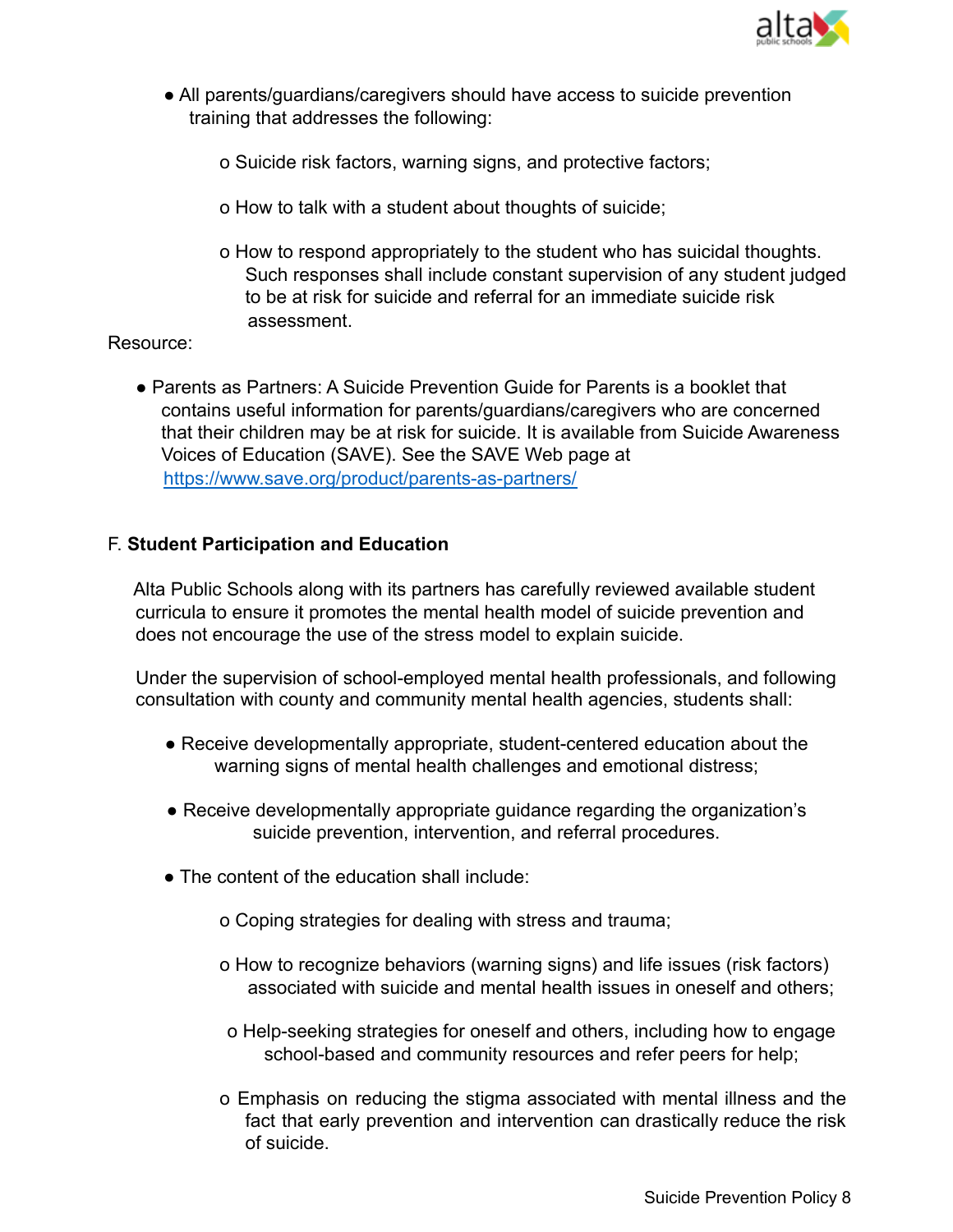

Student-focused suicide prevention education can be incorporated into classroom curricula (e.g., health classes, freshman orientation classes, science, and physical education).

Alta Public Schools will support the creation and implementation of programs and/or activities on campus that raise awareness about mental wellness and suicide prevention (e.g., Mental Health Awareness Weeks, Peer Counseling Programs, Freshman Success Programs, and National Alliance on Mental Illness on Campus High School Clubs).

#### Resources:

● More Than Sad is school-ready and evidence-based training material, listed on the national Suicide Prevention Resource Center's best practices list, specifically designed for teen-level suicide prevention. See the American Foundation for Suicide Prevention Web page at https://afsp.org/our-work/education/more-than-sad/

● Break Free from Depression (BFFD) is a 4-module curriculum focused on increasing awareness about adolescent depression and designed for use in high school classrooms. See the Boston Children's Hospital Web page at http://www.childrenshospital.org/breakfree

- Coping and Support Training (CAST) is an evidence-based life-skills training and social support program to help at-risk youth. See the Reconnecting Youth Inc. Web page at http://www.reconnectingyouth.com/programs/cast/
- Students Mobilizing Awareness and Reducing Tragedies (SMART) is a program comprised of student-led groups in high schools designed to give students the freedom to implement a suicide prevention on their campus that best fits their school's needs. See the SAVE Web page at https://www.save.org/what-we-do/education/smart-schools-program-2/
- Linking Education and Awareness for Depression and Suicide (LEADS) for Youth is a school-based suicide prevention curriculum designed for high schools and educators that links depression awareness and secondary suicide prevention. LEADS for Youth is an informative and interactive opportunity for students and teachers to increase knowledge and awareness of depression and suicide. See the SAVE Web page at

https://www.save.org/what-we-do/education/leads-for-youth-program/

## **Intervention, Assessment, Referral**

## A. **Staff**

Two Alta Public Schools staff members who have received advanced training in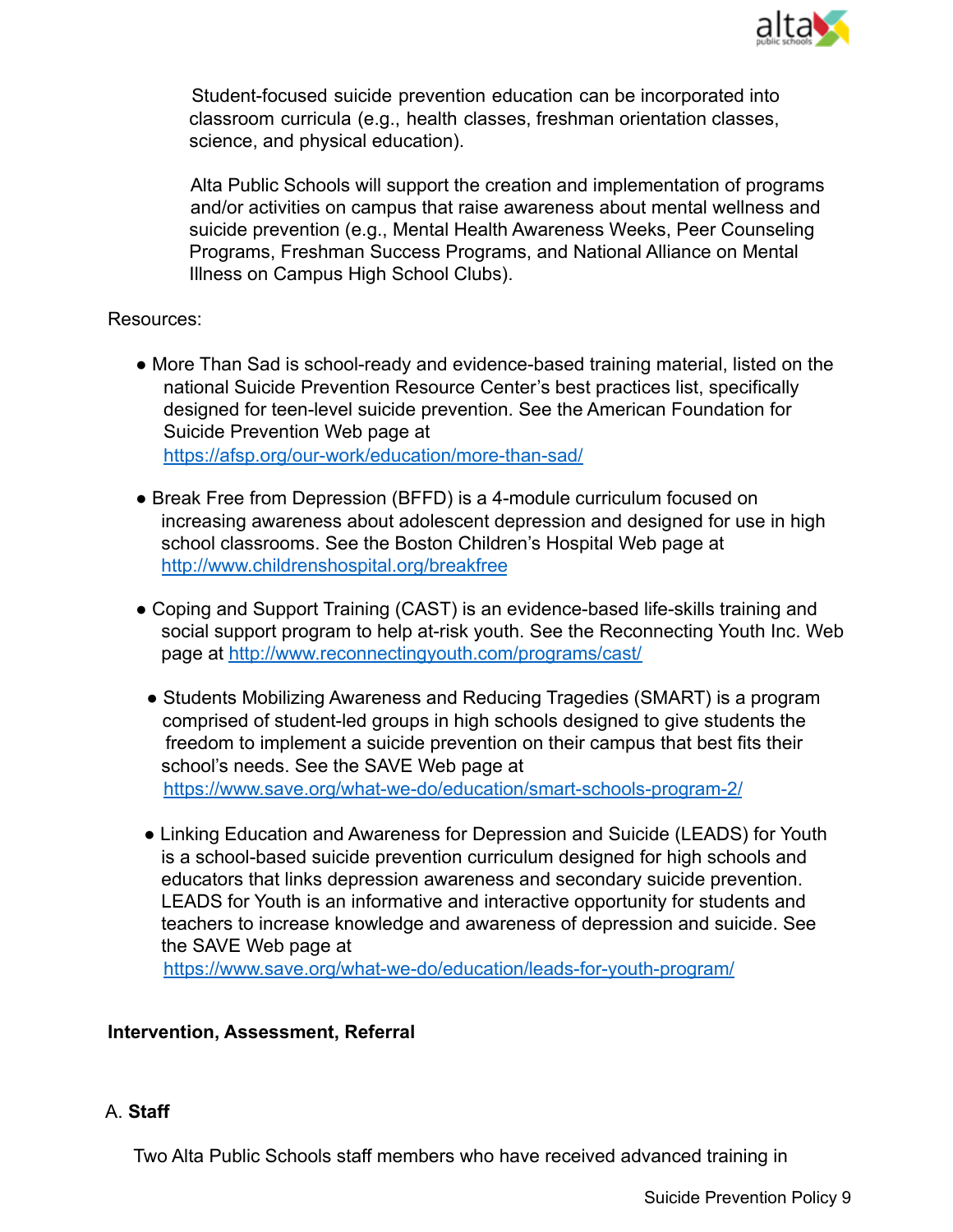

suicide intervention shall be designated as the primary and secondary suicide prevention liaisons. Whenever a staff member suspects or has knowledge of a student's suicidal intentions, they shall promptly notify the primary designated suicide prevention liaison. If this primary suicide prevention liaison is unavailable, the staff shall promptly notify the secondary suicide prevention liaison.

• Under normal circumstances, the primary and/or secondary contact persons shall notify the principal, another school administrator, school psychologist or school counselor, if different from the primary and secondary contact persons. The names, titles, and contact information of multi-disciplinary crisis team members shall be distributed to all students, staff, parents/guardians/caregivers and be prominently available on school and district Web sites. Principals and Dean have been identified as Primary and Secondary Suicide Prevention Liaisons in all campuses.

The principal, another school administrator, school counselor, school psychologist, social worker, or nurse shall then notify, if appropriate and in the best interest of the student, the student's parents/guardians/caregivers as soon as possible and shall refer the student to mental health resources in the school or community. Determination of notification to parents/guardians/caregivers should follow a formal initial assessment to ensure that the student is not endangered by parental notification.

If the student is in imminent danger (has access to a gun, is on a rooftop, or in other unsafe conditions), a call shall be made to 911.

- Whenever a staff member suspects or has knowledge of a student's suicidal intentions, they shall promptly notify the primary or secondary suicide prevention liaisons.
- Students experiencing suicidal ideation shall not be left unsupervised.
- A referral process should be prominently disseminated to all staff members, so they know how to respond to a crisis and are knowledgeable about the school and community-based resources.
- The Superintendent or Designee shall establish crisis intervention procedures to ensure student safety and appropriate communications if a suicide occurs or an attempt is made by a student or adult on campus or at a school-sponsored activity.

## B. **Parents, Guardians, and Caregivers**

A referral process should be prominently disseminated to all parents/guardians/caregivers, so they know how to respond to a crisis and are knowledgeable about the school and community-based resources.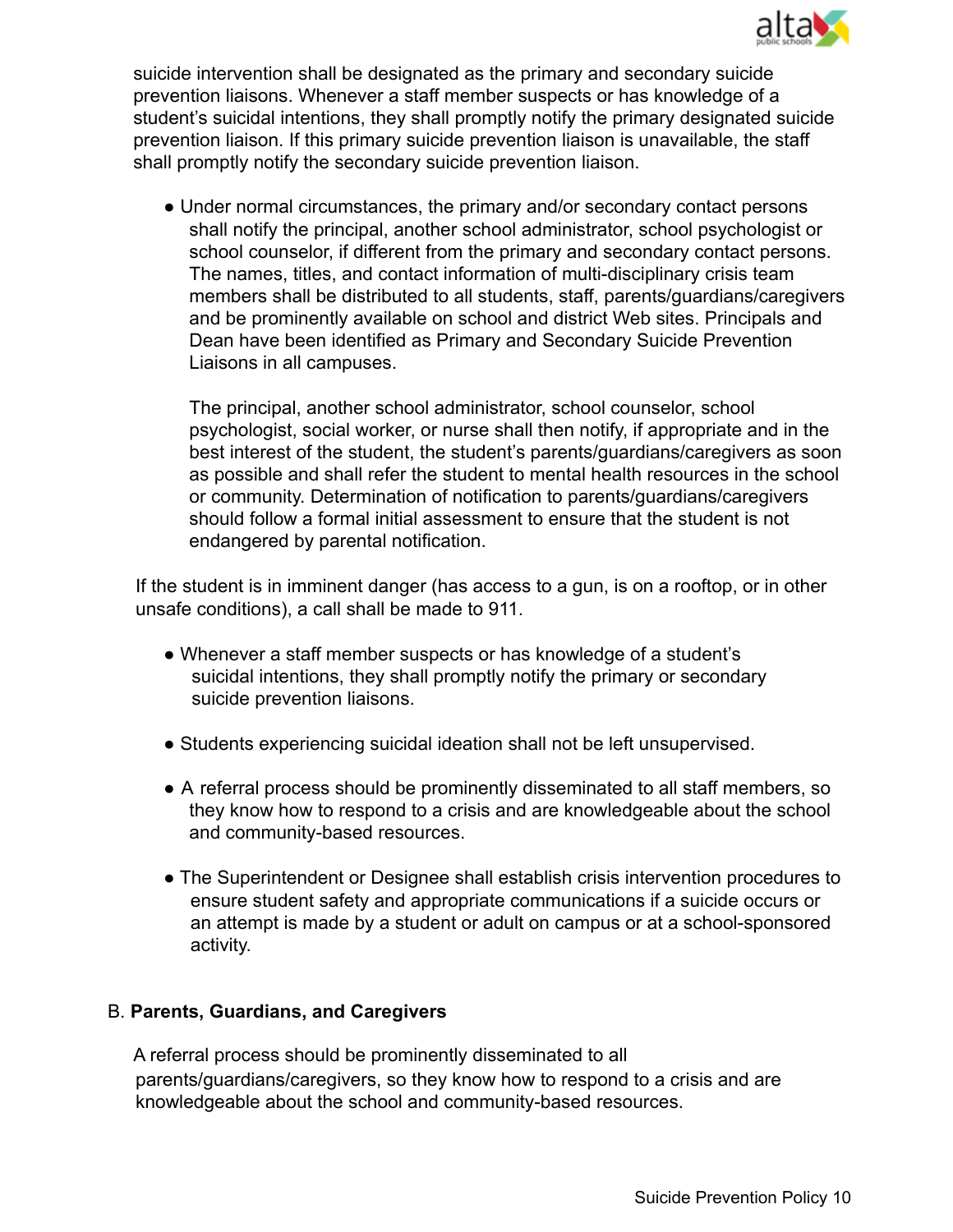

### C. **Students**

Students shall be encouraged to notify a staff member when they are experiencing emotional distress or suicidal ideation, or when they suspect or have knowledge of another student's emotional distress, suicidal ideation, or attempt. APS will provide in-house crisis intervention procedures, including counseling and other support systems.

### D. **Parental Notification and Involvement**

Each school within the Alta Public Schools family of schools shall identify a process to ensure continuing care for the student identified to be at risk of suicide. The following steps should be followed to ensure continuity of care:

- After a referral is made for a student, school staff shall verify with the parent/guardian/caregiver that follow-up treatment has been accessed. Parents/guardians/caregivers will be required to provide documentation of care for the student.
- If parents/guardians/caregivers refuse or neglect to access treatment for a student who has been identified to be at-risk for suicide or in emotional distress, the suicide point of contact (or other appropriate school staff member) will meet with the parents/quardians/caregivers to identify barriers to treatment (e.g., cultural stigma, financial issues) and work to rectify the situation and build understanding of the importance of care. If follow-up care for the student is still not provided, school staff should consider contacting Child Protective Services
- (CPS) to report neglect of the youth. Local LA County Child Protective Services will provide services.

## E. **Action Plan for In-School Suicide Attempts**

If a suicide attempt is made during the school day on campus, it is important to remember that the health and safety of the student and those around him/her is critical. The following steps should be implemented:

- Remain calm, remember the student is overwhelmed, confused, and emotionally distressed;
- Move all other students out of the immediate area:
- Immediately contact the administrator or suicide prevention liaison;
- Call 911 and give them as much information about any suicide note, medications taken, and access to weapons, if applicable;
- If needed, provide medical first aid until a medical professional is available;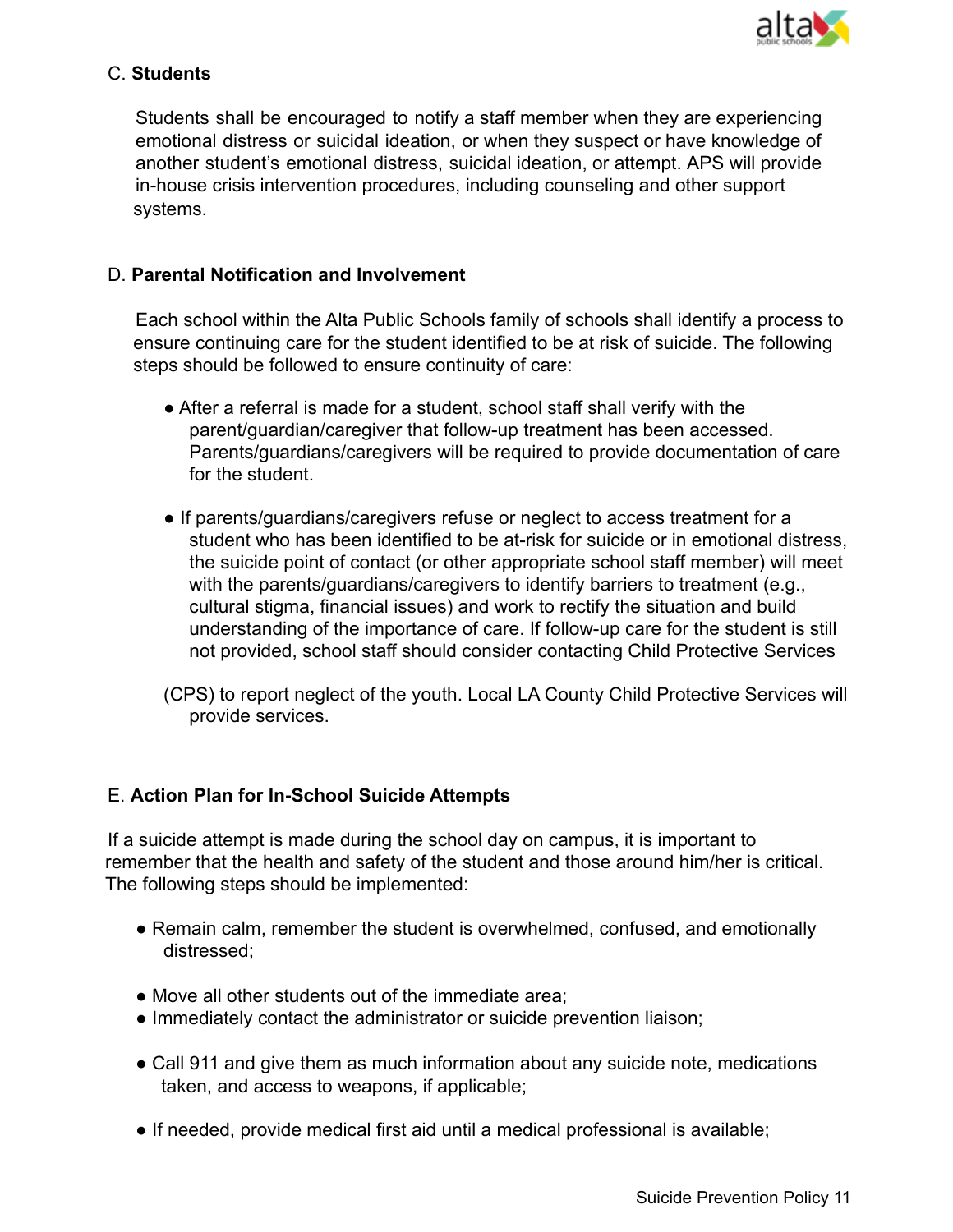

- Parents/guardians/caregivers should be contacted as soon as possible;
- Do not send the student away or leave them alone, even if they need to go to the restroom;
- Listen and prompt the student to talk;
- Review options and resources of people who can help;
- Be comfortable with moments of silence as you and the student will need time to process the situation;
- Provide comfort to the student;
- Promise privacy and help, and be respectful, but do not promise confidentiality;
- Student should only be released to parents/guardians/caregivers or to a person who is qualified and trained to provide help.

## F. **Action Plan for Out-of-School Suicide Attempts**

If a suicide attempt by a student is outside of Alta Public Schools property, it is crucial that the Alta Public Schools protects the privacy of the student and maintain a confidential record of the actions taken to intervene, support, and protect the student. The following steps should be implemented:

- Contact the parents/guardians/caregivers and offer support to the family;
- Discuss with the family how they would like the school to respond to the attempt while minimizing widespread rumors among teachers, staff, and students;
- Obtain permission from the parents/guardians/caregivers to share information to ensure the facts regarding the crisis is correct;
- Designate a staff member to handle media requests:
- Provide care and determine appropriate support to affected students;
- Offer to the student and parents/guardians/caregivers steps for reintegration to school.

## G. **Supporting Students after a Mental Health Crisis**

It is crucial that careful steps are taken to help provide the mental health support for the student and to monitor their actions for any signs of suicide. The following steps should be implemented after the crisis has happened: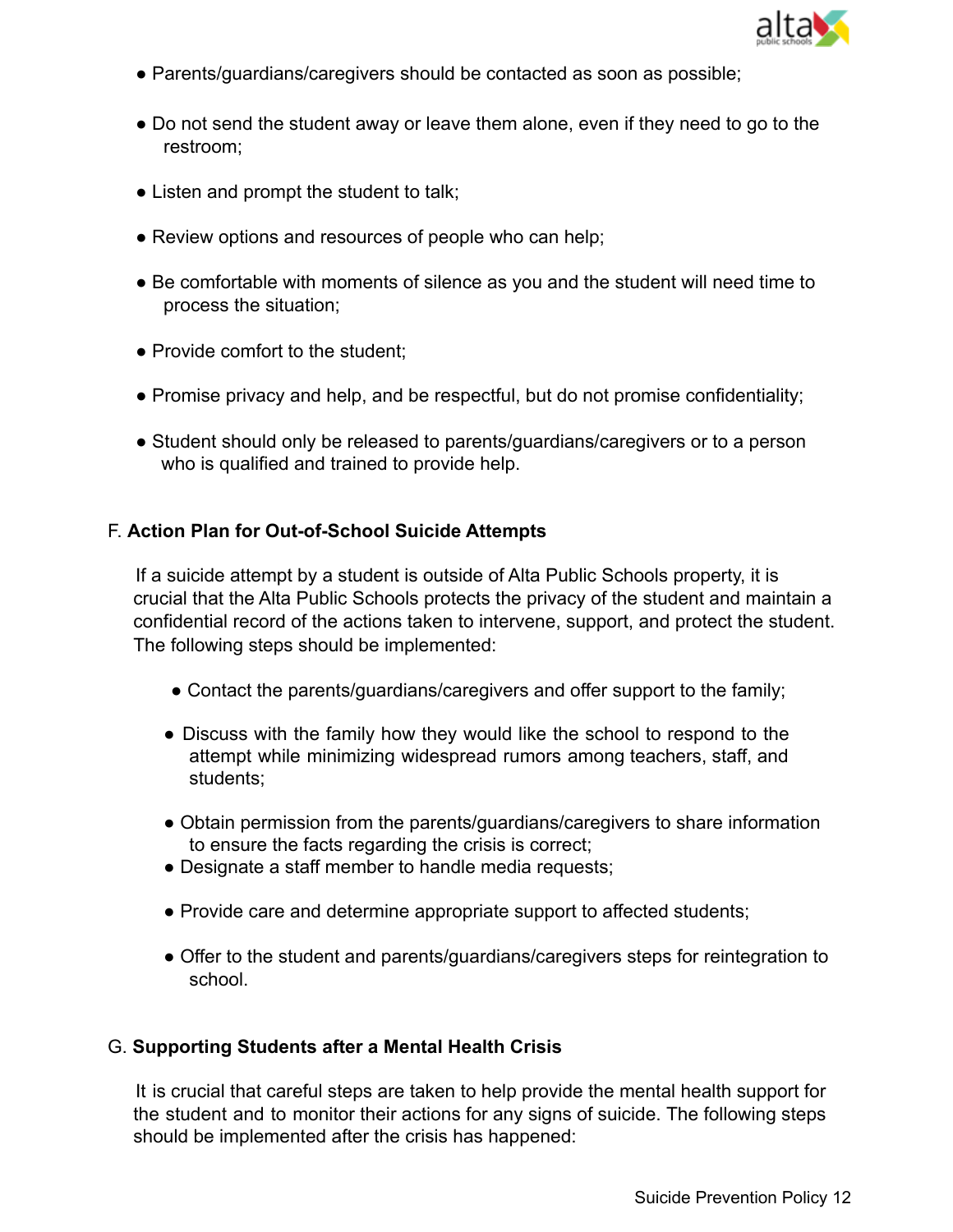

- Treat every threat with seriousness and approach with a calm manner; make the student a priority;
- Listen actively and non-judgmental to the student. Let the student express his or her feelings;
- Acknowledge the feelings and do not argue with the student;
- Offer hope and let the student know they are safe and that help is provided. Do not promise confidentiality or cause stress;
- Explain calmly and get the student to a trained professional, guidance counselor, or designated staff to further support the student;
- Keep close contact with the parents/guardians/caregivers and mental health professionals working with the student.

## H. **Re-Entry to School After a Suicide Attempt**

A student who threatened or attempted suicide is at a higher risk for suicide in the months following the crisis. Having a streamlined and well planned re-entry process ensures the safety and wellbeing of students who have previously attempted suicide and reduces the risk of another attempt. An appropriate re-entry process is an important component of suicide prevention. Involving students in planning for their return to school provides them with a sense of control, personal responsibility, and empowerment.

The following steps shall be implemented upon re-entry:

- Obtain a written release of information signed by parents/guardians/caregivers and providers;
- Confer with student and parents/guardians/caregivers about any specific requests on how to handle the situation;
- Inform the student's teachers about possible days of absences;
- Allow accommodations for student to make up work (be understanding that missed assignments may add stress to student);
- Mental health professionals or trusted staff members should maintain ongoing contact to monitor student's actions and mood;
- Work with parents/guardians/caregivers to involve the student in an aftercare plan.

Resource: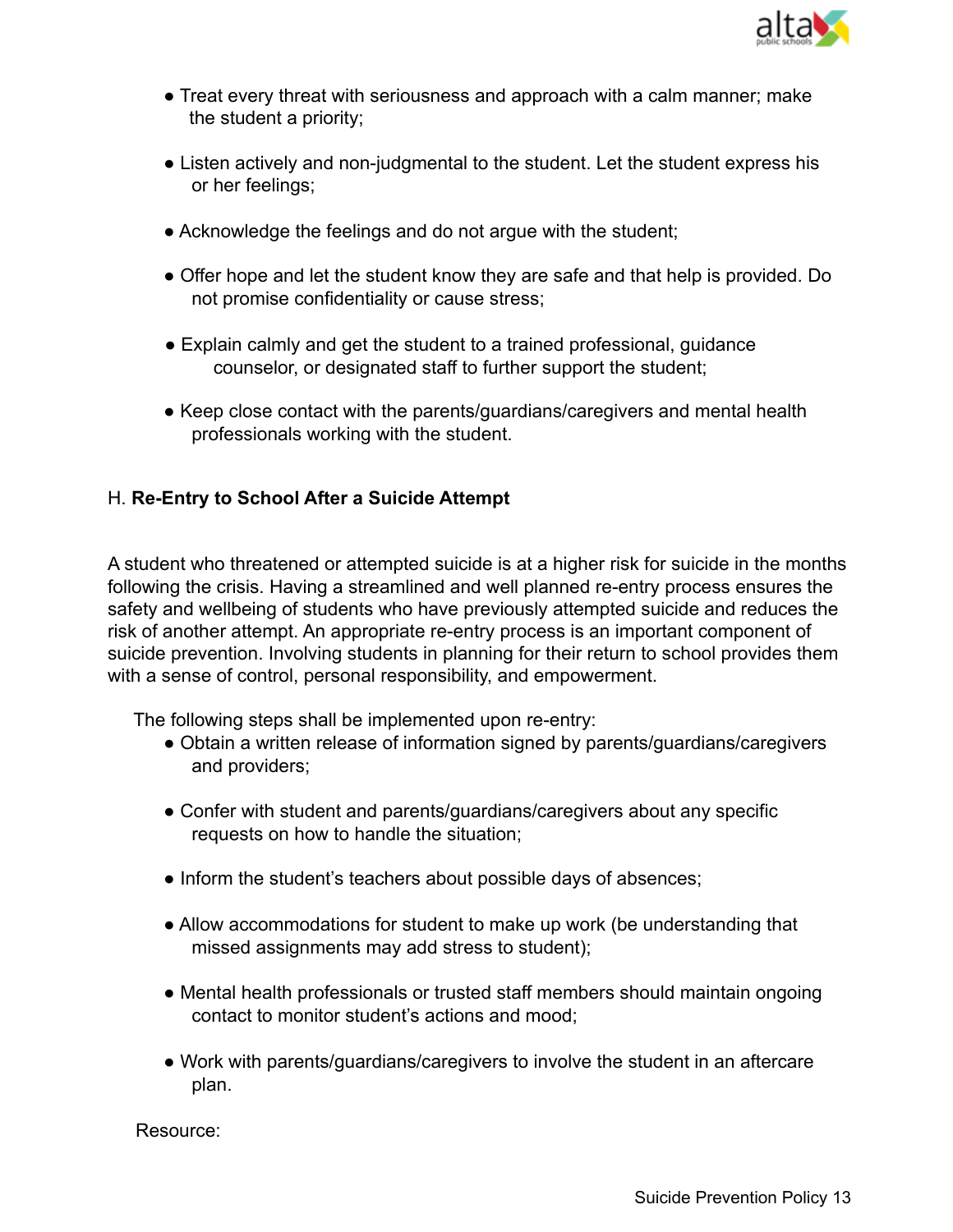

● The School Reentry for a Student Who Has Attempted Suicide or Made Serious Suicidal Threats is a guide that will assist in school re-entry for students after an attempted suicide. See the Mental Health Recovery Services Resource Web page at

http://www.mhrsonline.org/resources/suicide%5Cattempted\_suicide\_resources for\_schools-9/

### I. **Responding After a Suicide Death (Postvention)**

A death by suicide in the school community (whether by a student or staff member) can have devastating consequences on students and staff. Therefore, it is vital that we are prepared ahead of time in the event of such a tragedy. Superintendet, Principals and Deans at school site are the Primary and Secondary Suicide Prevention Liaisons for Alta Public Schools and will shall ensure that each school site adopts an action plan for responding to a suicide death as part of the general Crisis Response Plan. The Suicide Death Response Action Plan (Suicide Postvention Response Plan) needs to incorporate both immediate and long-term steps and objectives.

- Suicide Postvention Response Plan shall:
	- o Identify a staff member to confirm death and cause (school site administrator);
		- o Identify a staff member to contact deceased's family (within 24 hours);
	- o Enact the Suicide Postvention Response Plan, include an initial meeting of the district/school Suicide Postvention Response Team;
	- o Notify all staff members (ideally in-person or via phone, not via e-mail or mass notification).
- Coordinate an all-staff meeting, to include:
	- o Notification (if not already conducted) to staff about suicide

death; o Emotional support and resources available to staff;

- o Notification to students about suicide death and the availability of support services (if this is the protocol that is decided by administration);
- o Share information that is relevant and that which you have permission to disclose.
- Prepare staff to respond to needs of students regarding the following: o

Review of protocols for referring students for support/assessment; o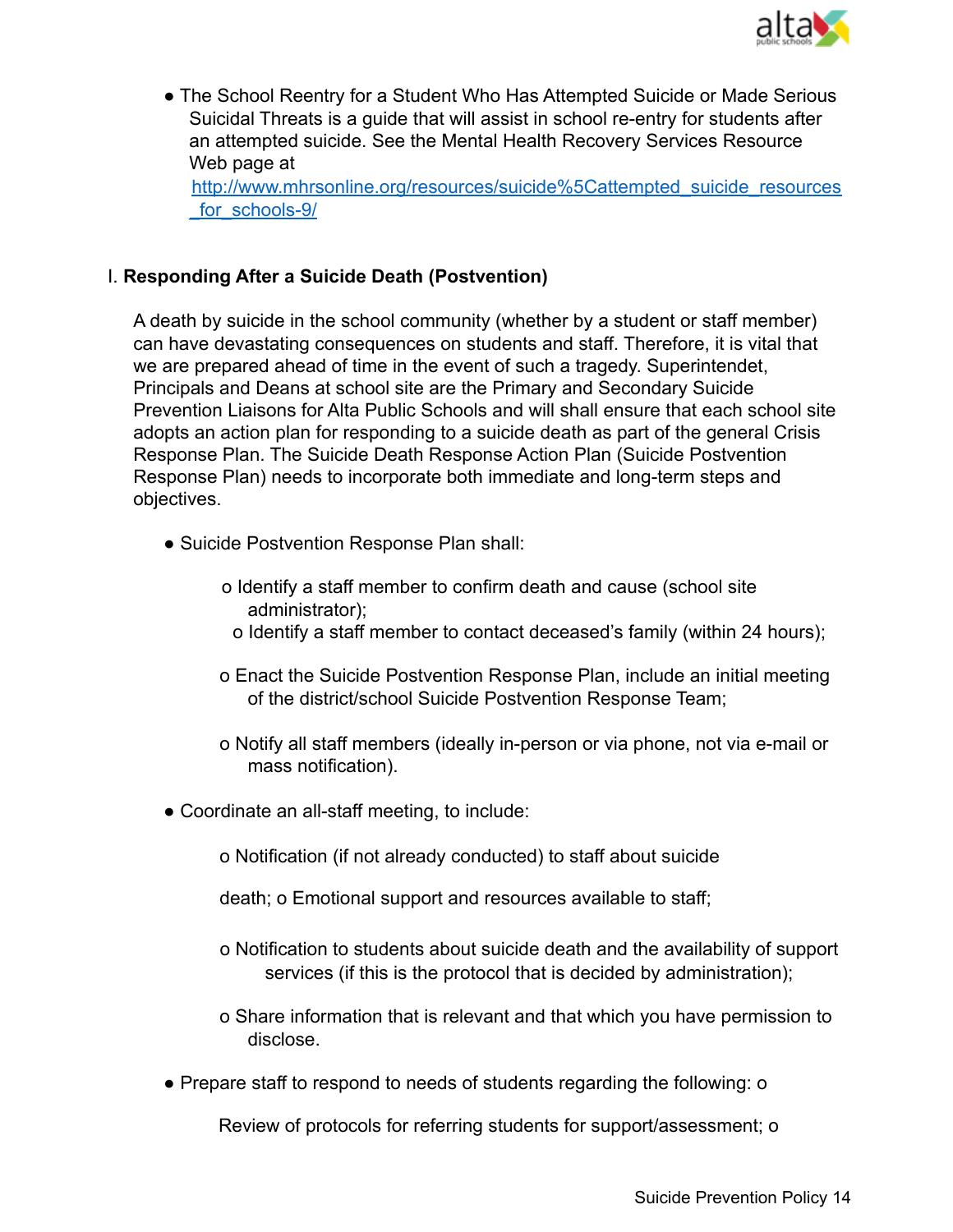

Talking points for staff to notify students;

o Resources available to students (on and off campus).

- Identify students significantly affected by suicide death and other students at risk of imitative behavior;
- Identify students affected by suicide death but not at risk of imitative

behavior; • Communicate with the larger school community about the suicide

death; ● Consider funeral arrangements for family and school community;

• Respond to memorial requests in respectful and non-harmful manner;

responses should be handed in a thoughtful way and their impact on other

students should be considered;

- Identify media spokesperson skilled to cover story without the use of explicit, graphic, or dramatic content (go to the Reporting on Suicide.Org Web site at www.reportingonsuicide.org). Research has proven that sensationalized media coverage can lead to contagious suicidal behaviors.
- Utilize and respond to social media outlets:

o Identify what platforms students are using to respond to suicide death

- o Identify/train staff and students to monitor social media outlets
- Include long-term suicide postvention responses:
	- o Consider important dates (i.e., anniversary of death, deceased birthday, graduation, or other significant event) and how these will be addressed
		- o Support siblings, close friends, teachers, and/or students of deceased
	- o Consider long-term memorials and how they may impact students who are emotionally vulnerable and at risk of suicide

Resources:

● After a Suicide: A Toolkit for School is a comprehensive guide that will assist schools on what to do if a suicide death takes place in the school community. See the Suicide Prevention Resource Center Web page at http://www.sprc.org/comprehensive-approach/postvention